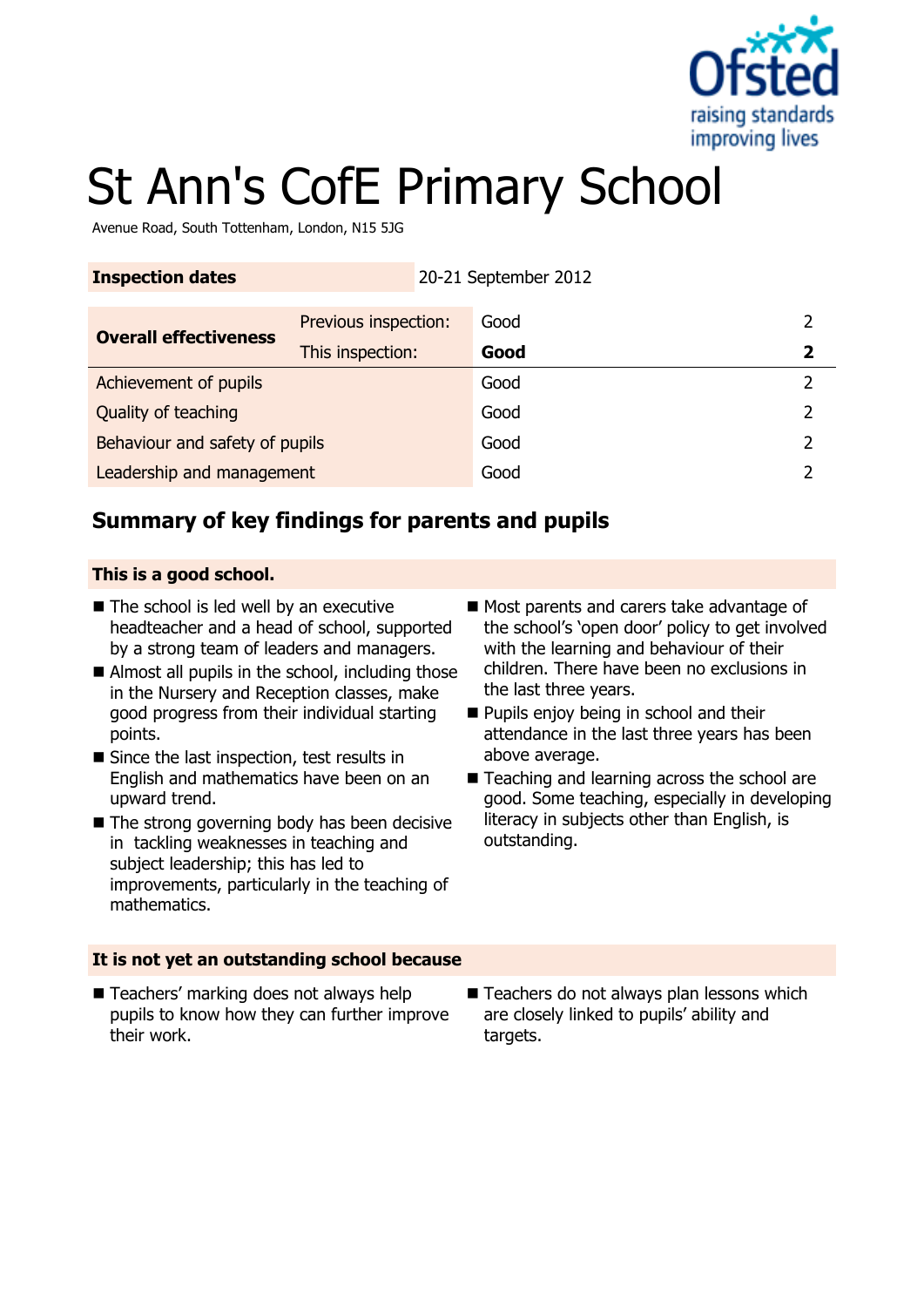#### **Information about this inspection**

- Inspectors observed teaching in all classes. They visited 17 lessons.
- **Inspectors held discussions with pupils, parents and carers, representatives of the governing** body, the headteacher, the head of school and staff. A telephone discussion was held with a representative from the local authority.
- The views of a small number of parents and carers that responded to the online questionnaire (Parent View) were considered along with the views of 19 parents and carers interviewed during the inspection.
- Inspectors scrutinised a range of documents, including the school's records on pupils' current progress and pupils' work.

### **Inspection team**

Justina Ilochi, Lead inspector **Additional inspector** David Howley **Additional inspector** Additional inspector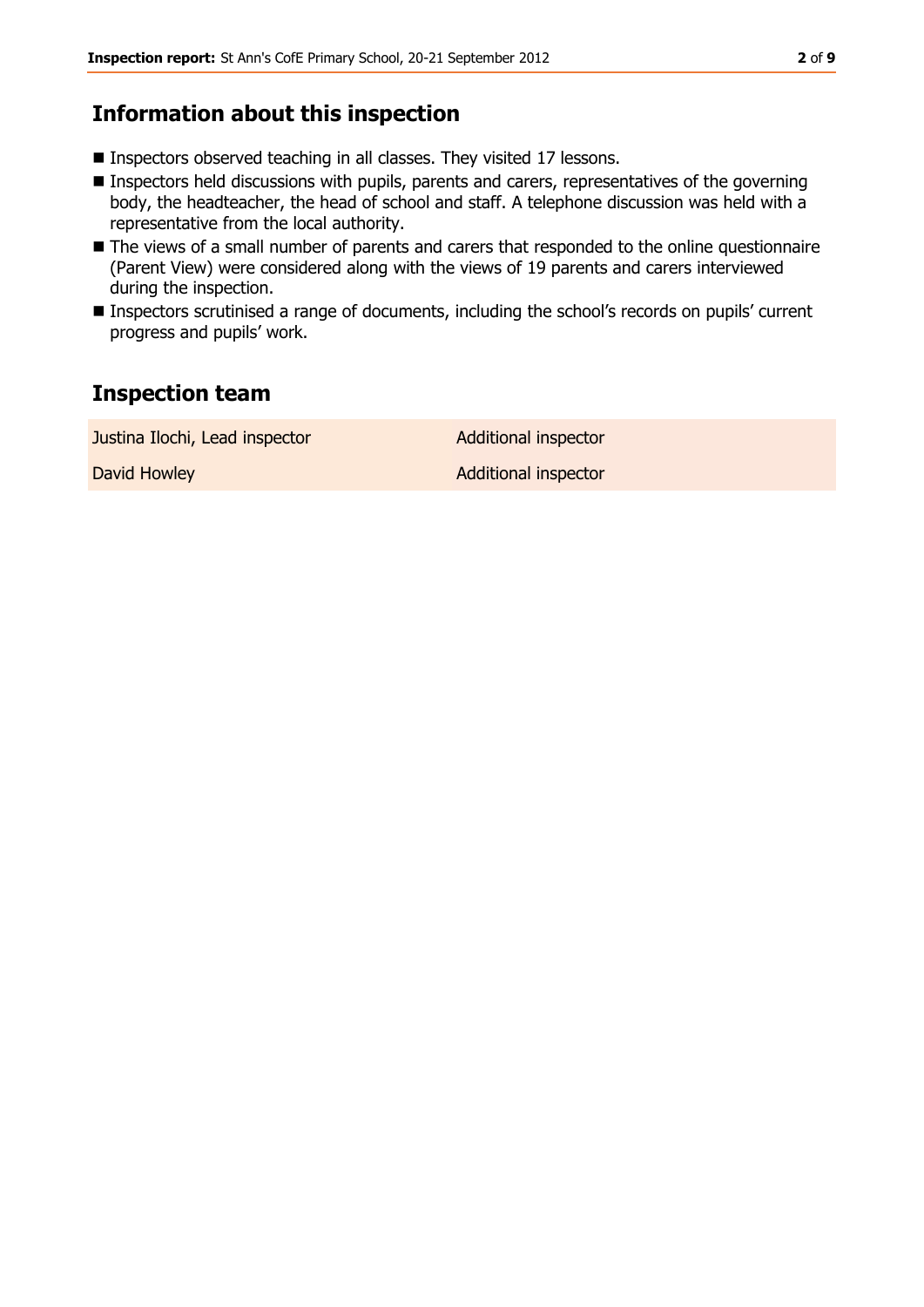# **Full report**

# **Information about this school**

- St Ann's CofE Primary School is an average-sized primary school.
- A large proportion of pupils come from minority ethnic backgrounds and about three quarters speak English as an additional language. A significant number of pupils are of African, Caribbean or mixed race heritage.
- A high proportion of pupils are known to be eligible for the pupil premium.
- $\blacksquare$  The proportion of disabled pupils and those who have special educational needs supported at school action plus, or with a statement of special educational needs, is in line with the national average.
- A high proportion of pupils join the Nursery, Reception and Year 1 classes at times other than the start of the academic year. These children are usually at the early stages of English language acquisition.
- The school has been operating under a soft federation agreement with St Michael's Primary School since January 2010. The headteacher is the executive headteacher of the federation and the deputy headteacher is head of school.
- The school has gained several awards including the Leading Parent Partnership Award, International School Award, the Investors in People Kitemark, Eco Schools Silver Award and Healthy School Status.
- The school meets the government's current floor standards, which set the minimum expectations for pupils' attainment and progress.

# **What does the school need to do to improve further?**

- $\blacksquare$  Increase the proportion of outstanding teaching by ensuring that:
	- teachers' marking of pupils' work includes reference to pupils' targets and National Curriculum levels, so that pupils know how well they are doing
	- teachers make more effective use of assessment information to plan their lessons, so that all pupils, especially the more able, are consistently challenged and make more rapid progress
	- $\equiv$  . teachers encourage pupils to become independent learners by giving them more opportunities to take an active role in their learning.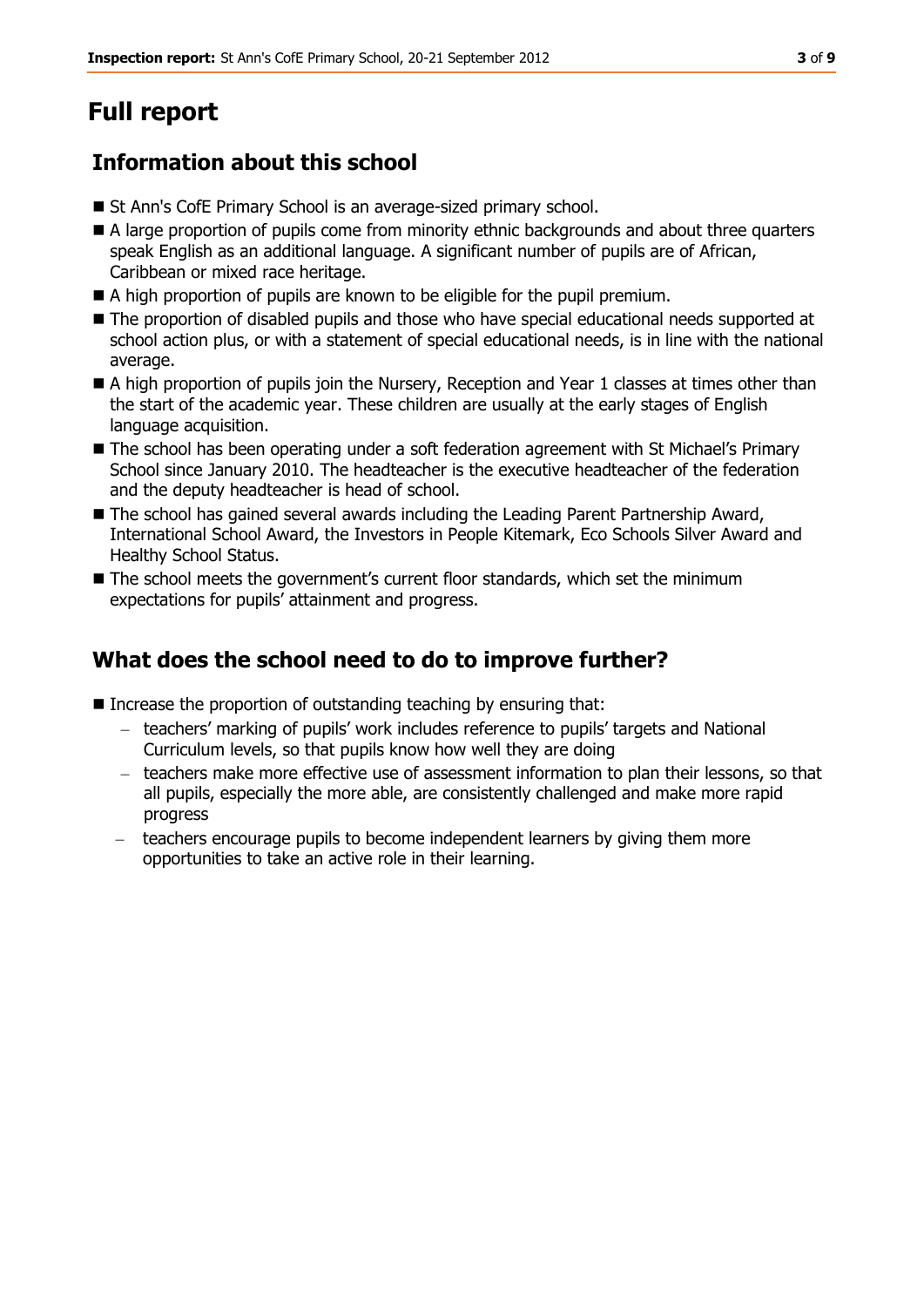## **Inspection judgements**

#### **The achievement of pupils is good**

- A large proportion of children who join the Nursey, Reception and Year 1, including those who join at times other than the start of the year, have skill levels well below age-related expectations. They make good progress throughout the Early Years Foundation Stage and at Key Stage 1, particularly in developing early reading skills. They leave Key Stage 1 with skills that are slightly below average, with some having made rapid progress in English and mathematics.
- **Pupils at Key Stage 2 make good progress from their individual starting points. Gaps between** the achievement of different groups, including boys and girls, and that of Black African pupils and other ethnic groups, narrowed signficantly in 2012.
- As a result of effective teaching and support, a high proportion of pupils who speak English as an additional language acquire a secure level of literacy and leave Year 6 with standards in English and mathematics that are broadly in line with national averages.
- Disabled pupils and those who have special educational needs make good progress. The achievement of those known to be eligible for the pupil premium is in line with that of the same group nationally except in mathematics, but there is evidence that this gap is closing rapidly.
- Evidence from pupils' work and the school's current progress data indicates that pupils had made good progress overall in English and mathematics across all year groups. Many pupils make rapid progress in Year 6.
- In mathematics, the improvements in pupils' progress directly reflect the quality of teaching and the focus of the subject leader on high-quality mathematics training for staff across the school.
- Pupils make good progress in reading. Staff focus on systematic development of phonics (the sounds that letters make) and language development has led to all pupils developing an enjoyment of books and reading.
- In most lessons, pupils are keen and enthusiastic learners who relish the opportunity to work together. However, they are not always given enough opportunities to develop their independent learning skills.

#### **The quality of teaching is good**

- Teaching over time is good. Learning is sharply focused on development of literacy across all key stages and especially in Nursery, Reception and Year 1. The teaching of phonics is systematic and regular and particularly strong.
- The teaching of literacy is consistently effective and leads to good achievement, particularly for those pupils who speak English as an additional language. Teachers are highly effective in planning opportunities to develop pupils' literacy skills across the curriculum.
- The teaching of numeracy in intervention groups is developing well and gaps in achievement in mathematics are narrowing rapidly as a result. In 2012, pupils in Year 6 made similar good progress in mathematics as in English, showing that the school has addressed the area for development in the last inspection report.
- **Teachers generally have high expectations and provide opportunities for good interactions that** stimulate and motivate pupils. Lessons typically have pace and variety and as a result, most pupils enjoy school and feel they are taught well. This is a view shared by the parents and carers that spoke to inspectors.
- Marking and assessment of pupils' work is regular and of consistent quality. However, there is limited reference to National Curriculum levels of attainment or pupils' targets. As a result, pupils were not always sure about how well they were doing or what steps they needed to take to improve.
- In a few lessons, teachers did not effectively use assessment data to plan tasks that provided appropriate challenge for all abilities, particularly the more able. As a result, progress slowed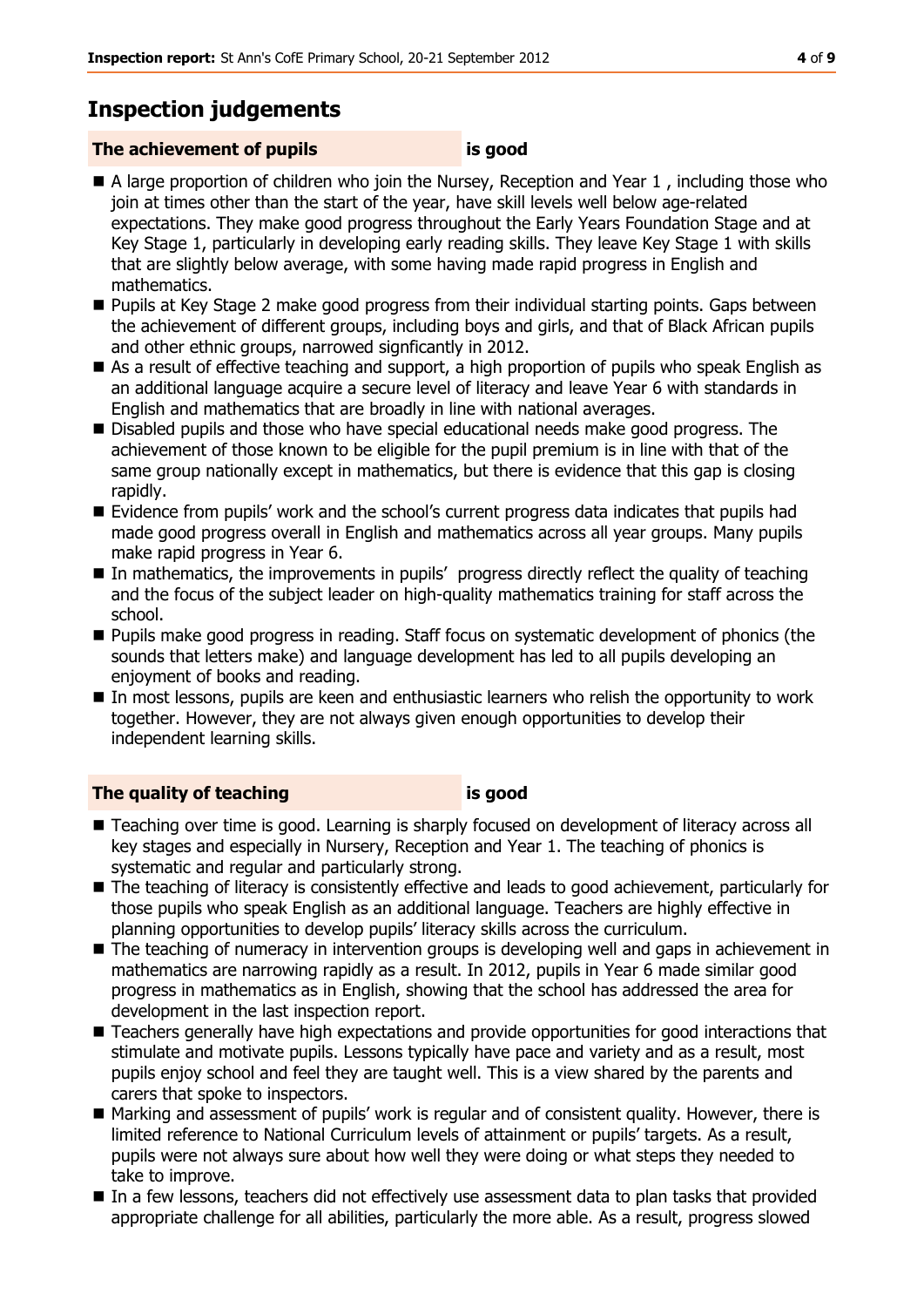for these pupils. Although pupils are frequently encouraged to work together and share ideas, they are not always given enough opportunities to work independently.

■ Teachers deploy additional adults well. Good support from additional adults ensures good learning and progress of lower-ability pupils, as well as that of disabled pupils and those with special educational needs.

#### **The behaviour and safety of pupils are good**

- The vast majority of pupils behave well in lessons. They work diligently to complete tasks and do their best. They listen well and engage in tasks and activities. Low-level disruption is rare. Pupils say that the behaviour inspectors saw in lessons is typical.
- Adults are good role models for pupils both inside and outside the classrooms. A good example was seen in a lesson in the Early Years Foundation Stage where teachers and support staff actively taught pupils to take turns.
- Pupils are respectful and considerate to each other and this contributes to their good learning.
- **Pupils say that they feel safe and understand how to keep themselves safe. They say that the** playground is safe because of trained key stage peer mediators who often lead play for younger pupils.
- Weekly assemblies are used effectively by the school to encourage and reinforce good behaviour through prayers, songs and reflections; this contributes to pupils' spiritual and moral development. Pupils are presented with certificates and appreciate being rewarded in this way.
- **Pupils'** attendance is above average and has been so for the last three years.
- The school has an effective behaviour policy which pupils are fully aware of. This sets out secure and appropriate procedures that are used to manage behaviour well, as a result, there are no exclusions and bullying of any type is rare.

#### **The leadership and management are good**

- The ambitious leadership of the executive headteacher and the head of school is mirrored at all levels of management. Middle leaders are motivated and are a strength of the school. For example, the development of strategies to address low literacy and numeracy skills, partly caused by high mobility of pupils in Nursery, Reception and Year 1, has led to accelerated progress.
- Strong management of staff performance is linked to the well-developed programmes for training, which have brought about improvements in classroom practice. Monitoring of the quality of teaching is sharply focused and highlights how teachers can improve their practice. This has contributed to improvements in provision and outcomes.
- Leaders know the school well and plan strategies that have resulted in improvements, for example, in embedding strong practice and introducing clear initiatives to drive up achievement in English and mathematics.
- Safeguarding arrangements meet current statutory requirements.
- Good practice across the federation has led to clear improvements and has secured good value for money since the last inspection. Common practice and shared responsibilities have developed with best use of expertise across the federation. Regular joint moderation ensures that assessments are secure.
- $\blacksquare$  The school's engagement with its parents and carers and its community is exemplary. Parents and carers interviewed said they felt that the school's 'open door' policy gave them a chance to get involved with the behaviour, learning and religious focus of the school.
- The curriculum provides interesting activities for all groups of pupils. The new approach to themed learning through the curriculum has ensured that social, moral, spiritual and cultural development of pupils is given a high profile.
- Interventions to support pupils with particular needs are effectively monitored and checked against systematic criteria to measure impact. Well-established systems for checking the progress of groups of pupils underpin the school's procedures for tackling potential underperformance. There is a strong commitment from staff to ensuring equality of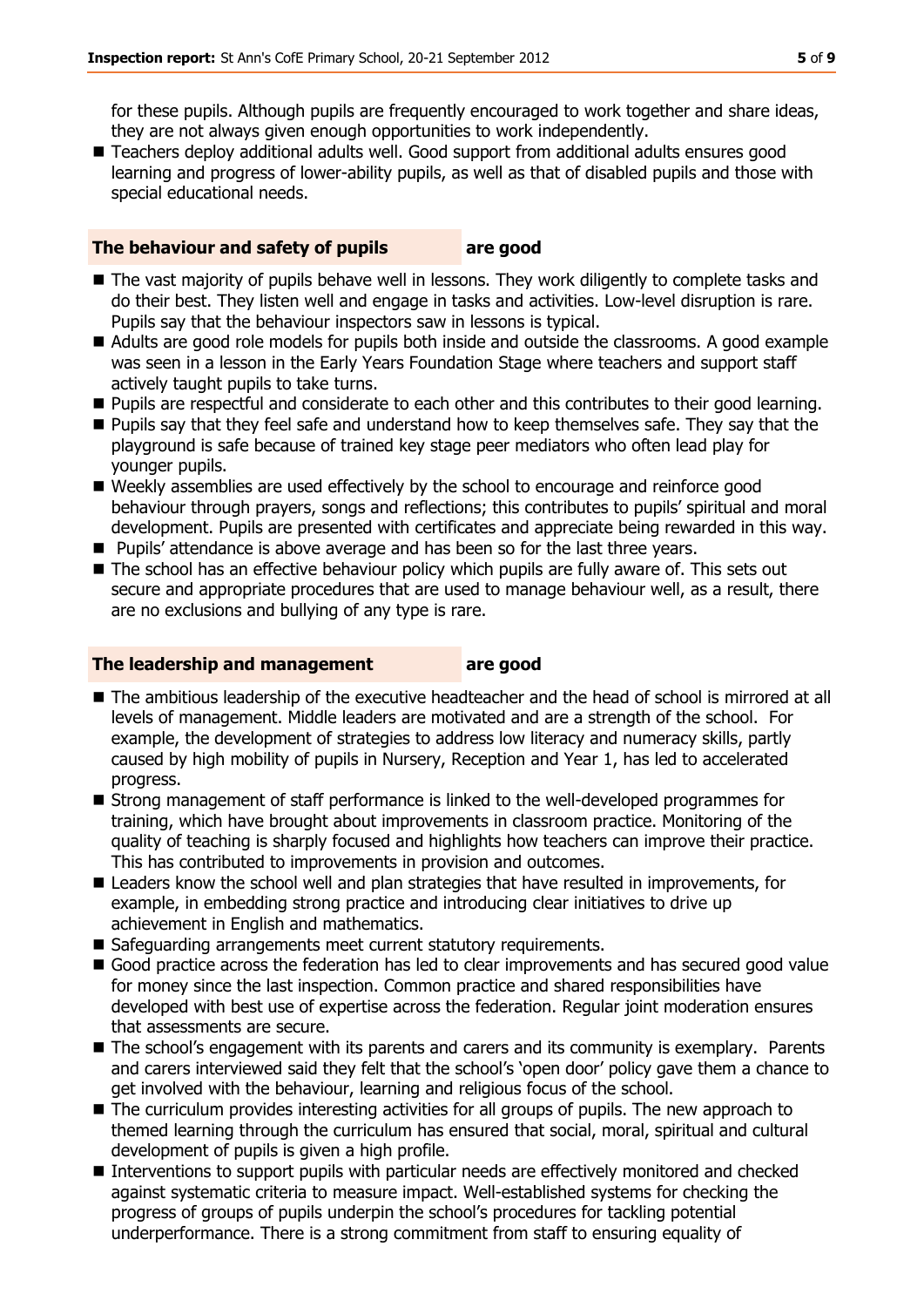opportunity for all pupils.

■ The local authority and the London Diocesan Board for Schools (LDBS) provide effective support for teachers, senior leaders and managers. This has helped to improve the quality of teaching, especially in mathematics where gaps between the achievement of groups of pupils are closing.

#### ■ The governance of the school:

The governing body knows what the school is doing well and what it could do better. Members are jointly involved with senior leaders in monitoring the work of the school so that weaknesses are identified and addressed promptly.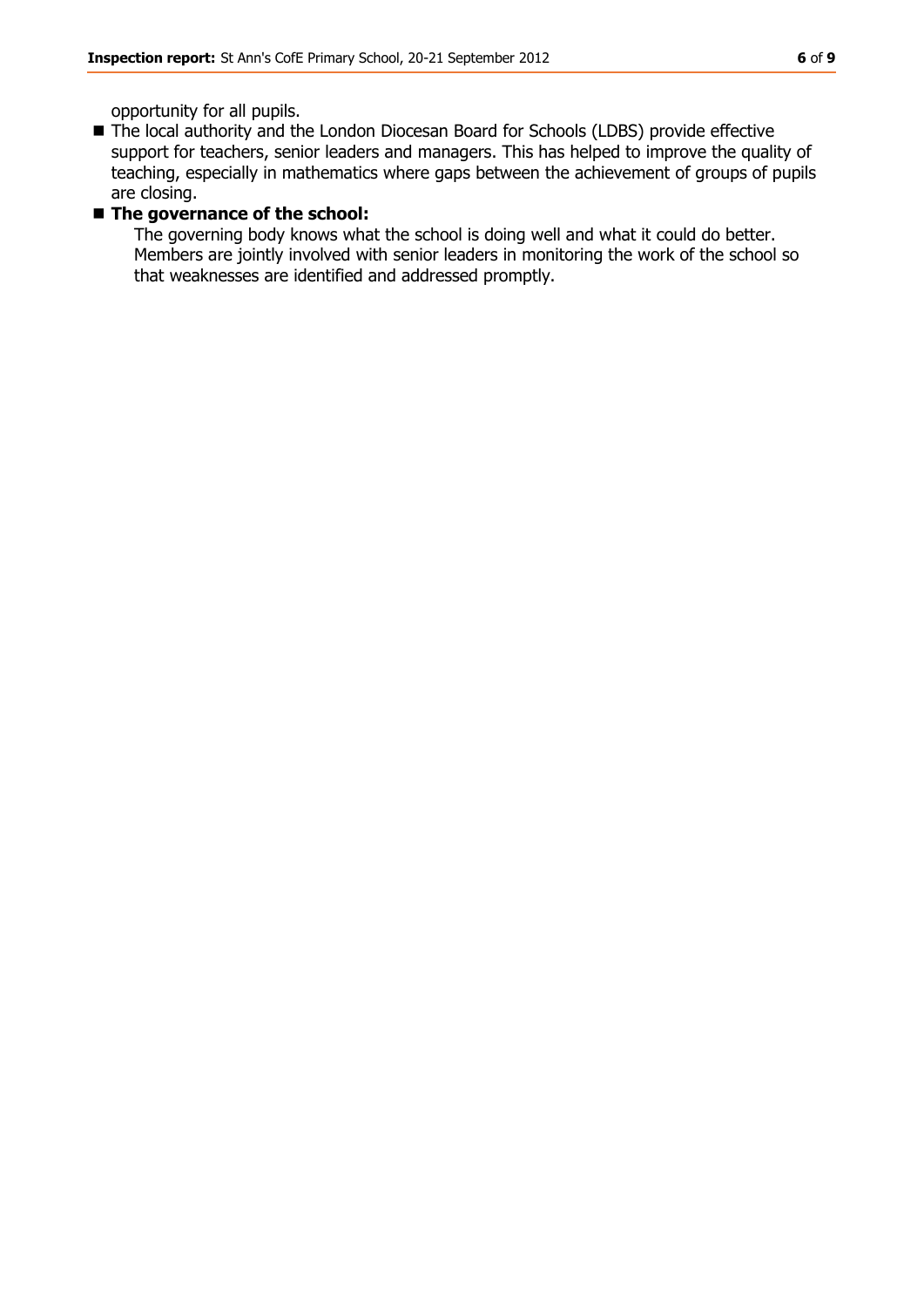# **What inspection judgements mean**

| <b>School</b> |                         |                                                                                                                                                                                                                                                                                                                                                                         |
|---------------|-------------------------|-------------------------------------------------------------------------------------------------------------------------------------------------------------------------------------------------------------------------------------------------------------------------------------------------------------------------------------------------------------------------|
| <b>Grade</b>  | <b>Judgement</b>        | <b>Description</b>                                                                                                                                                                                                                                                                                                                                                      |
| Grade 1       | Outstanding             | An outstanding school is highly effective in delivering outcomes<br>that provide exceptionally well for all its pupils' needs. This<br>ensures that pupils are very well equipped for the next stage of<br>their education, training or employment.                                                                                                                     |
| Grade 2       | Good                    | A good school is effective in delivering outcomes that provide<br>well for all its pupils' needs. Pupils are well prepared for the next<br>stage of their education, training or employment.                                                                                                                                                                            |
| Grade 3       | Requires<br>improvement | A school that requires improvement is not yet a good school, but<br>it is not inadequate. This school will receive a full inspection<br>within 24 months from the date of this inspection.                                                                                                                                                                              |
| Grade 4       | Inadequate              | A school that has serious weaknesses is inadequate overall and<br>requires significant improvement but leadership and management<br>are judged to be Grade 3 or better. This school will receive<br>regular monitoring by Ofsted inspectors.                                                                                                                            |
|               |                         | A school that requires special measures is one where the school<br>is failing to give its pupils an acceptable standard of education<br>and the school's leaders, managers or governors have not<br>demonstrated that they have the capacity to secure the<br>necessary improvement in the school. This school will receive<br>regular monitoring by Ofsted inspectors. |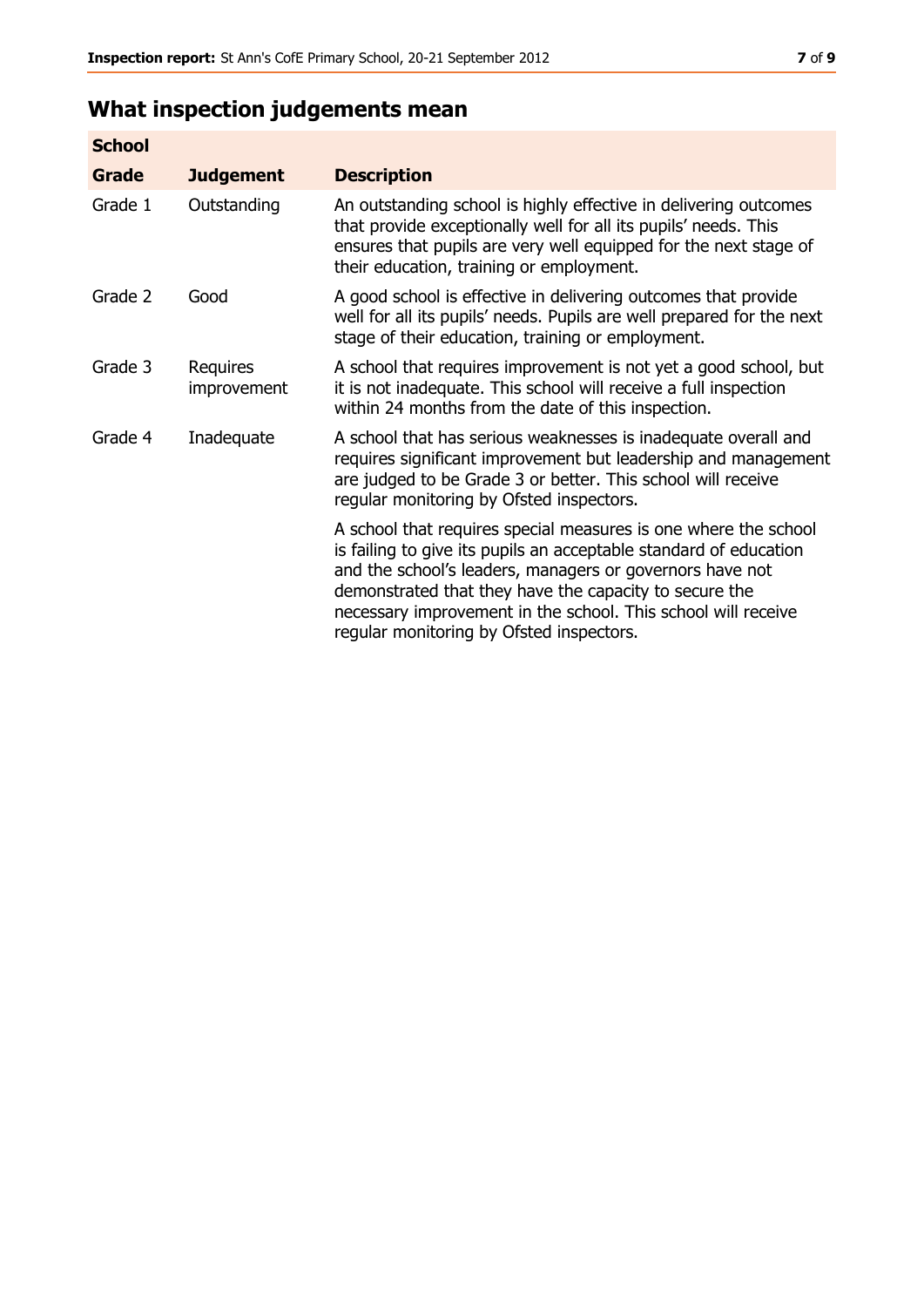# **School details**

| Unique reference number  | 102137   |
|--------------------------|----------|
| <b>Local authority</b>   | Haringey |
| <b>Inspection number</b> | 402874   |

This inspection of the school was carried out under section 5 of the Education Act 2005.

| <b>Type of school</b>               | Primary                      |
|-------------------------------------|------------------------------|
| <b>School category</b>              | Voluntary aided              |
| <b>Age range of pupils</b>          | $3 - 11$                     |
| <b>Gender of pupils</b>             | Mixed                        |
| Number of pupils on the school roll | 201                          |
| <b>Appropriate authority</b>        | The governing body           |
| <b>Chair</b>                        | Janet Ashdown                |
| <b>Headteacher</b>                  | Linda Sarr                   |
| Date of previous school inspection  | 26 November 2007             |
| <b>Telephone number</b>             | 020 8800 2781                |
| <b>Fax number</b>                   | 020 8880 1048                |
| <b>Email address</b>                | admin@stanns.haringey.sch.uk |